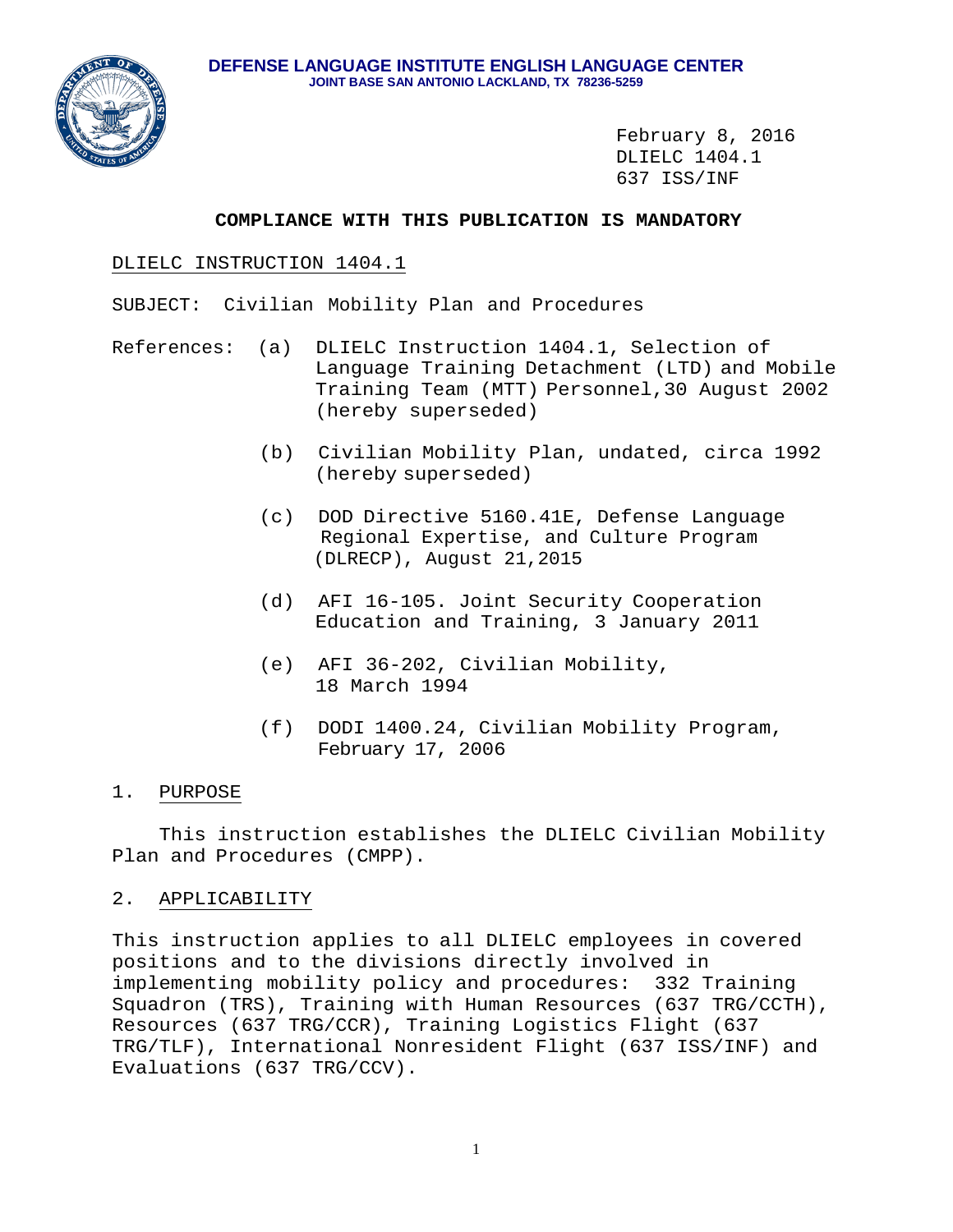#### 3. DEFINITIONS

3.1. For purposes of this instruction, the following definitions are provided:

3.1.1. Covered Employees. Employees in the GS-1700 series, except GS-1702, serving on permanent or term a ppointments at DLIELC.

. 3.1.2. Covered position. A position whose GS-1700 series incumbent is subject to the CMPP by virtue of occupying the position.

3.1.3. Directed assignment. Assignment to nonresident service of covered employees who are not volunteers.

3.1.4. Language training detachment (LTD). Consists of one or more DLIELC covered employees assigned to nonresident service on a permanent change of station basis for a period of one year or more.

3.1.5. Mobility agreement (MA). Signed by covered employees to acknowledge their mobility obligation IAW the CMPP (Encl El).

3.1.6. Mobile Training Team (MTT). Consists of one or more DLIELC covered employees assigned to nonresident service for a period of time not exceeding 179 days.

3.1.7. Permanent change of station PCS). Nonresident service of one year or more.

3.1.8. Permanent employee. A full-time employee who is serving on a career, career-conditional or VRA appointment.

3.1.9. Temporary duty (TDY). Nonresident service of not more than 179 days.

3.1.10. Nonresident service: TDY or PCS service, other than for purposes of attending conferences or receiving training, successfully completed as a DLIELC employee at a site other than DLIELC.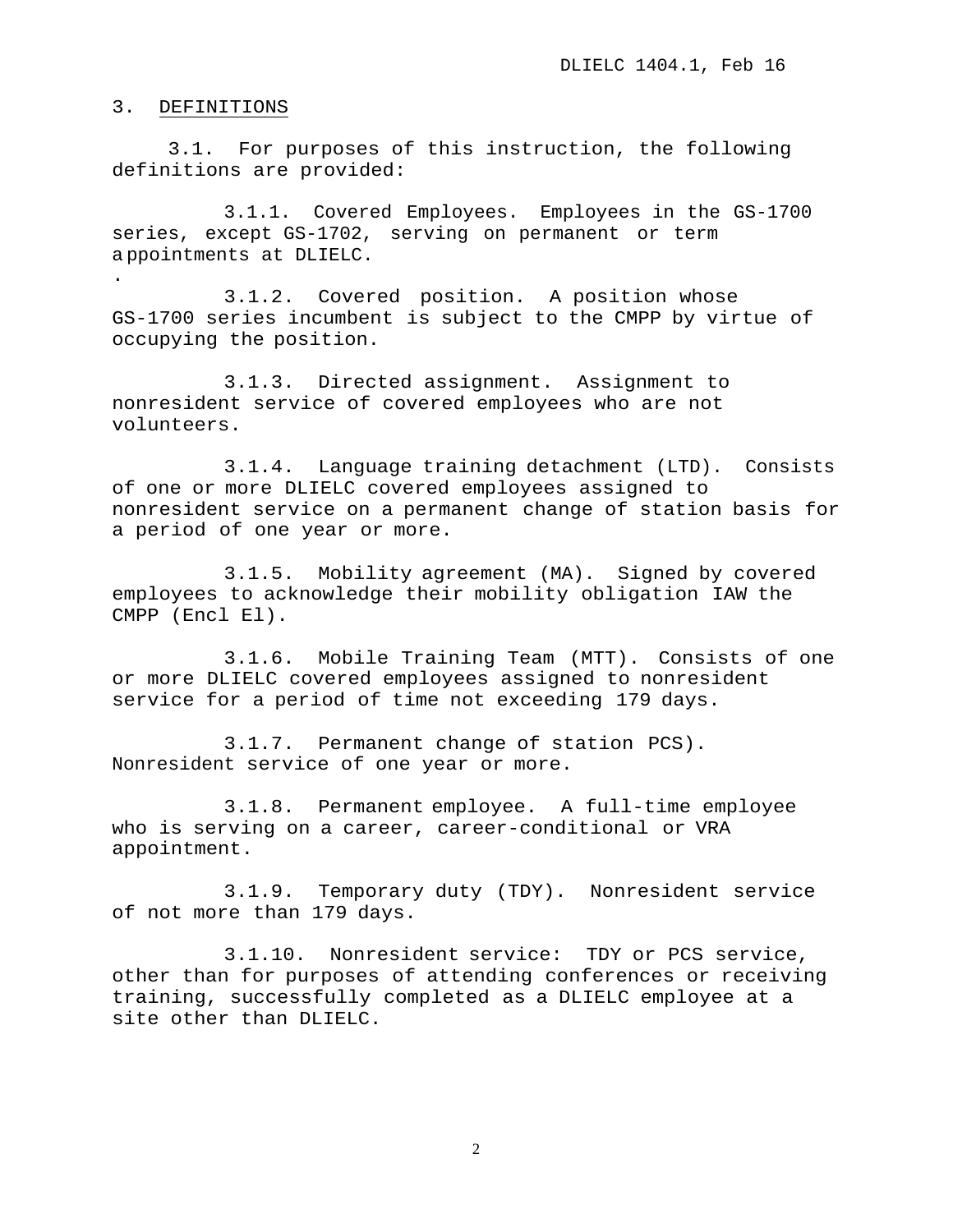#### 4. BACKGROUND

4.1. IAW the charter set forth in reference (c) and the guidelines in reference (d), DLIELC directly supports US Department of State and Department of Defense (DoD) international policy objectives as globally implemented through the Security Assistance Training Program (SATP). DLIELC is a DOD agency responsible for the management and oversight of the Defense English Language Program (DELP). The DELP includes all English Language Training Programs (ELTP) conducted by DOD for US or international military personnel. The DELP also includes those aspects of the ELTPs of other nations in which DOD personnel participate in support of the International Military Education and Training (IMET) and Foreign Military Sales (FMS) Programs.

4.2. INF provides technical assistance for ELTPs conducted by host-country Ministries of Defense (MOD) in support of SATP requirements. This assistance consists of providing technical advice as well as deploying instructional, advisory and management personnel on a TDY or PCS basis.

#### 5. POLICY

5.1. IAW the provisions of references (e) and (f), it is essential that DLIELC be able to deploy covered employees for nonresident service. It is the policy of DLIELC to fill nonresident service MTT and PCS vacancies by:

5.1.1. Lateral reassignment of volunteers whenever the use of volunteers will, in the judgment of CC, satisfactorily accomplish mission requirements.

5.1.2. Temporary promotion of volunteers when CC deems such promotions necessary to accomplish mission requirements.

5.1.3. Directed assignment when:

5.1.3.1. There is an insufficient number of qualified volunteers, or:

5.1.3.2. CC determines that directed assignments would better meet nonresident service mission requirements.

5.2. It is the policy of DLIELC to: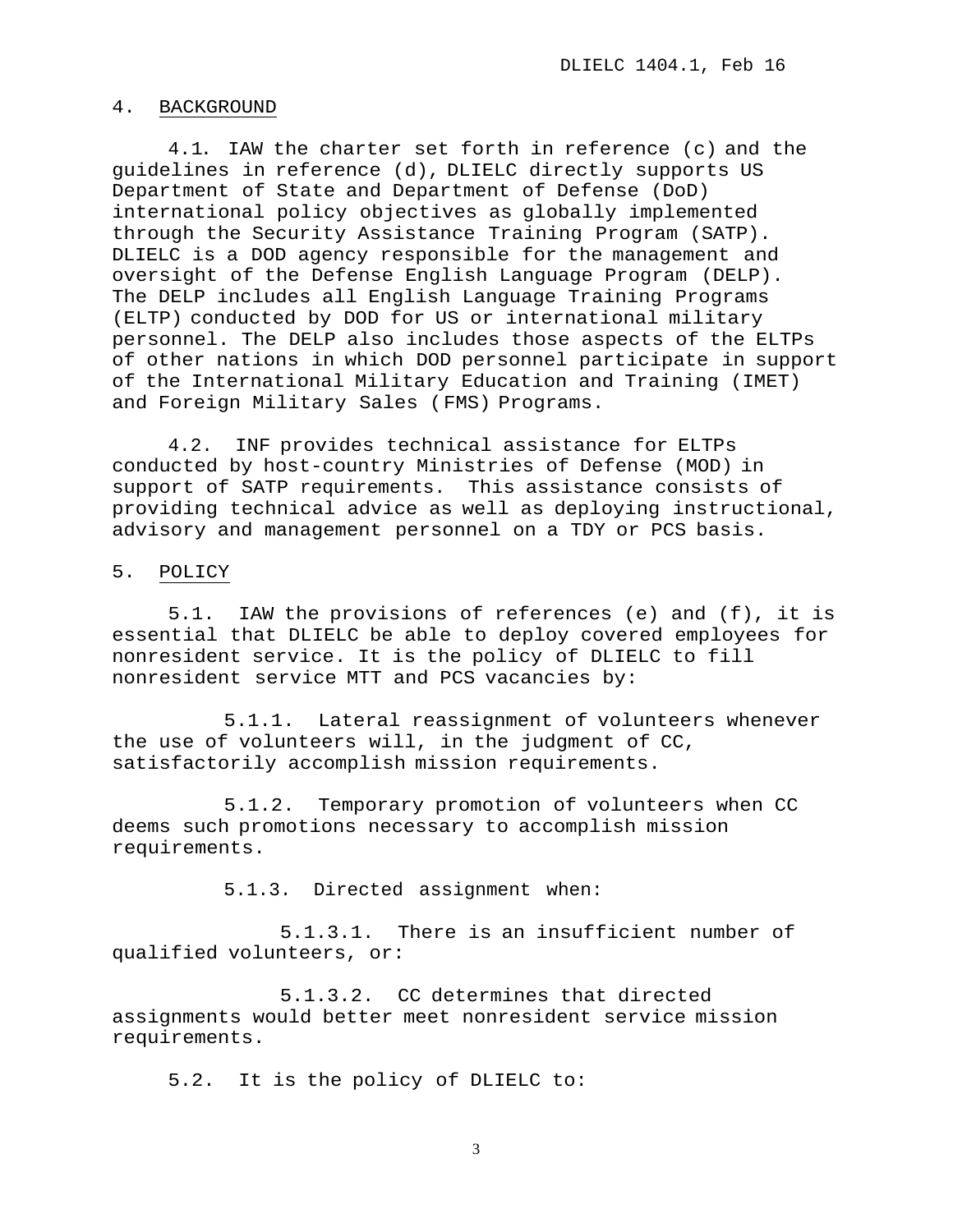5.2.1. Prohibit directed assignments as a form of disciplinary action.

5.2.2. Ensure that candidates for DLIELC covered positions are clearly informed that:

5.2.2.1. They are bound by the CMPP whether or not there is a signed MA on file at the Civilian Personnel Flight (CPF).

5.2.2.2. Employees wishing promotion, reassignment or demotion to a covered position will be required to sign an MA as a condition for the action if CPF does not have a signed MA on file.

5.3. The CMPP and the MA become effective as of the date of appointment or assignment of each covered employee and remain in effect as long as the employee occupies a covered position at DLIELC.

- 6. RESPONSIBILITIES
	- 6.1. INF:

6.1.1. Provides overall management of LTD/MTT selection, preparation, deployment and support.

6.1.2. Promulgates and coordinates LTD/MTT assignments within DLIELC.

6.1.3. Recommends selection of personnel for LTD/MTT assignments to CC.

6.1.4. Processes personnel to be deployed, providing assignment orientation training, facilitating passport applications, preparing travel orders, making travel arrangements, obtaining necessary clearances, and scheduling medical fitness reviews and security briefings.

6.1.5. Accomplishes all coordination necessary for deployment with the Defense Security Cooperation Agency, military departments, unified commands, the hosting duty location and appropriate units on JBSA Lackland.

6.1.6. Schedules briefings with CC both for personnel who are to be deployed as well as those who return from deployment.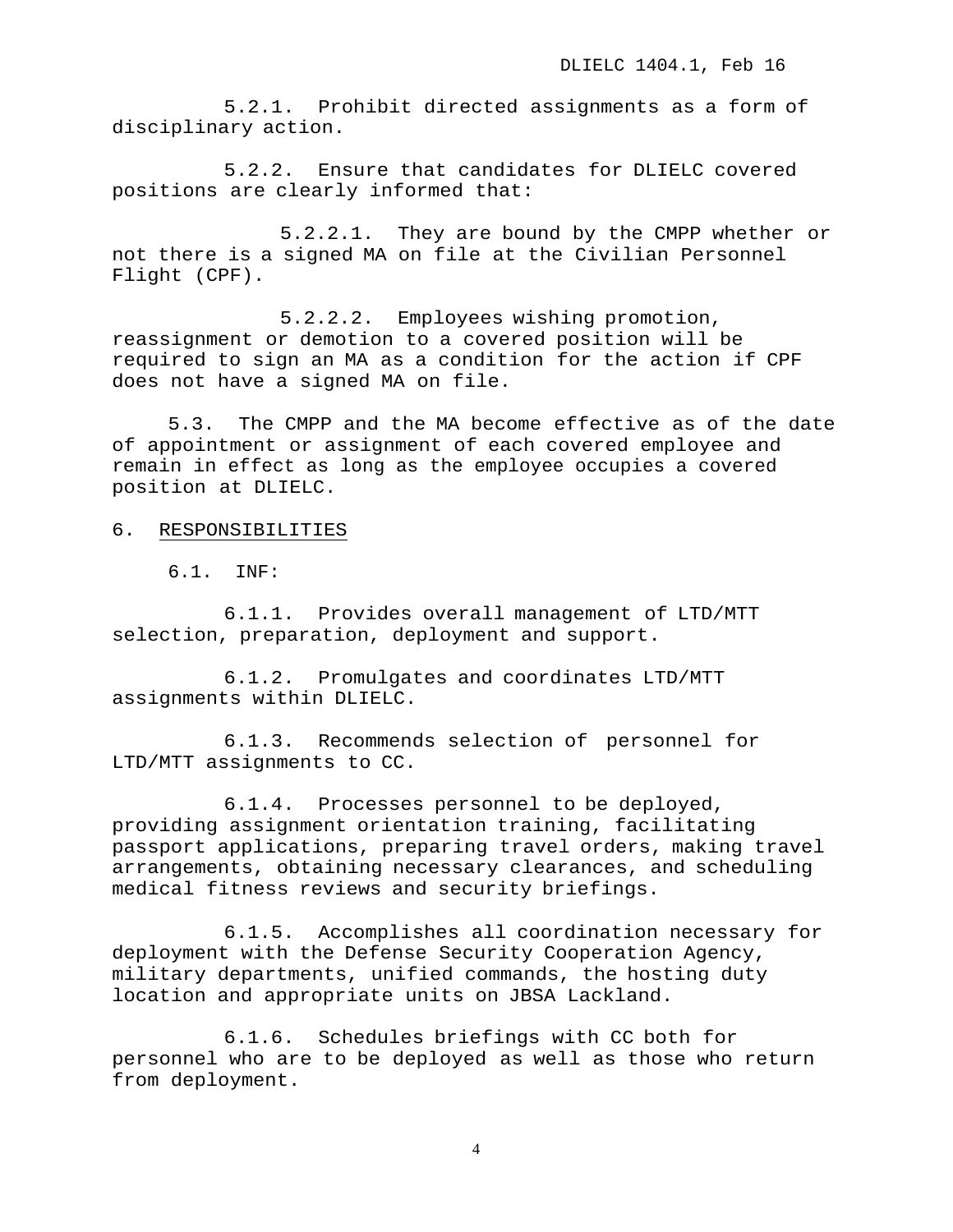6.1.7. Recommends to CC approval/disapproval of employee requests for exemptions from nonresident service.

6.1.8. Provides support to deployed personnel. Such support actions include informing deployed personnel of developments which have a significant bearing on their federal service careers, ensuring that they receive the pay and allowances to which they are entitled, assisting them in travel voucher and after-action report preparation, ensuring that they have the wherewithal to accomplish their missions, interceding with host-country or US government officials when circumstances dictate, etc.

6.2. CCTH/CCR/TLF:

6.2.1. CCTH provides, when requested by INF, employee information pertinent to deploying employees to nonresident service positions.

6.2.2. CCR certifies availability of funds for LTD/MTT deployments.

6.2.3. CCTH coordinates LTD/MTT-related personnel actions with CPF.

6.2.4. TLF provides packing and shipping support when warehouse or bulk items are required for an LTD/MTT.

6.3. Divisions with Covered Employees: Cooperate in the selection, deployment, preparation and follow-up actions related to LTD/MTT assignments. They:

6.3.1. Ensure that upcoming LTD/MTT assignments announced by INF are promulgated in the respective work areas.

6.3.2. Evaluate volunteers for LTD/MTD assignments with respect to professional and personal qualifications and suitability for nonresident service.

6.3.3. Identify any significant adverse impact on unit productivity that would be occasioned by the selection of a particular employee for nonresident service.

6.3.4. Release employees selected for nonresident service for necessary processing such as passport applications, photos, medical appointments, briefings, etc.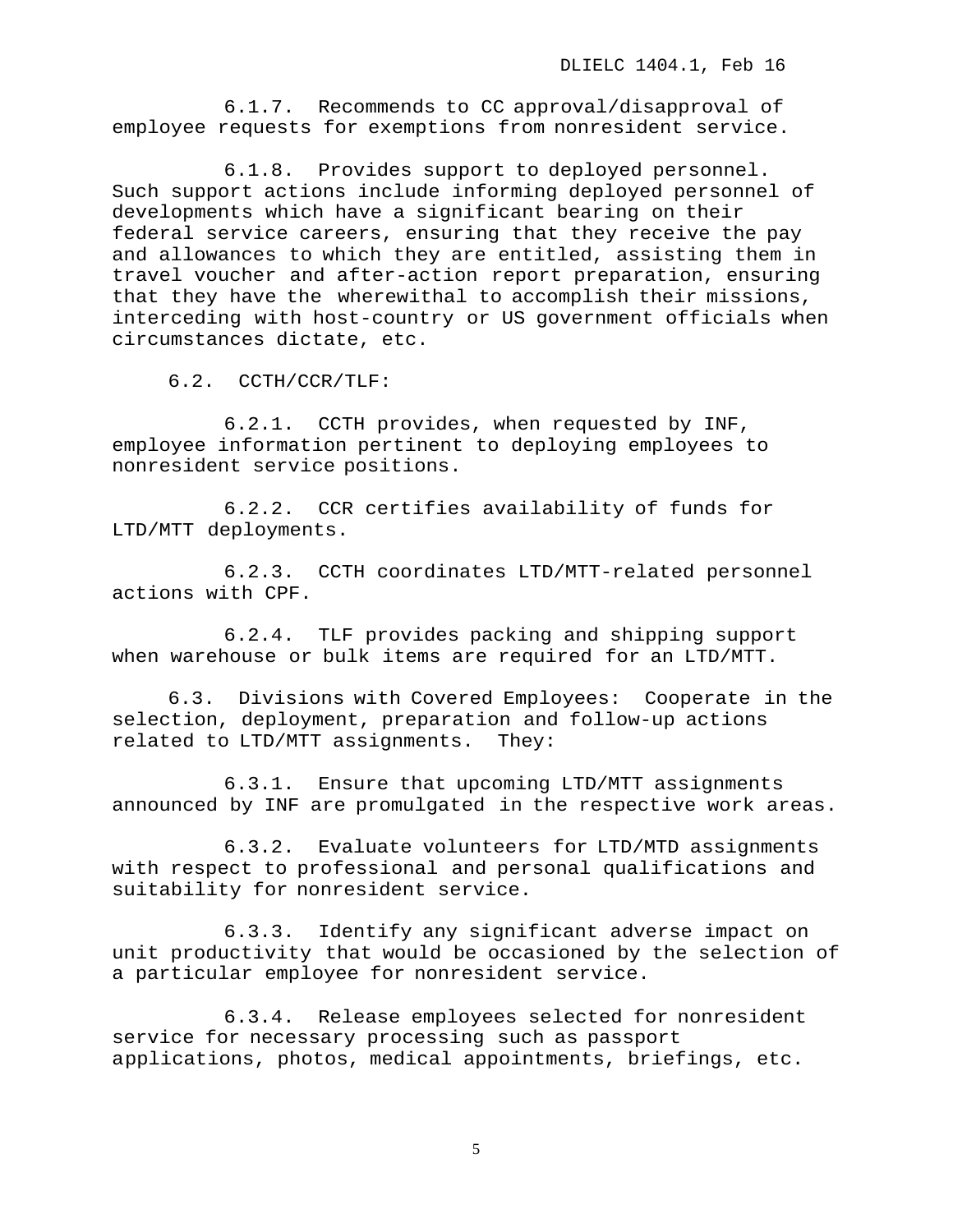6.3.5. Ensure, when possible, that all use/lose leave for MTT members has been programmed prior to departure. The division/branch chief notifies INF when a programmed TDY will prevent an employee from taking all use/lose leave in a given calendar year.

#### 7. PROCEDURES

7.1. Promulgating, Obtaining and Filing of the CMPP and MA

7.1.1. CPF:

7.1.1.1. Publicizes in job announcements, recruiting bulletins and other forms of advertising the fact that appointments or conversions to covered positions might require MTT and LTD assignments to nonresident locations.

7.1.1.2. Ensures that the position descriptions of covered positions are clearly annotated with the statement, *"Employees assigned* to *this position will be required* to *sign a mobility agreement as a condition of employment.*"

7.1.1.3. Ensures that a copy of the CMPP and the MA are available at the CPF for candidate's review and includes a copy of the CMPP and the signed MA in each new covered employee's pre-employment packet.

7.1.1.4. Requires all newly appointed covered employees to sign the MA as a condition of employment.

7.1.1.5. Retains a copy of the signed MA in the employee's official personnel folder and forwards a copy to CCR.

7.1.2. CCTH:

7.1.2.1. Posts a copy of the CMPP and the MA on the DLIELC web site to ensure that applicants for DLIELCcovered positions are informed of the mobility policy.

7.1.2.2. Retains a copy of the MA for each employee in a covered position.

7.1.2.3. Monitors instructor hiring procedures.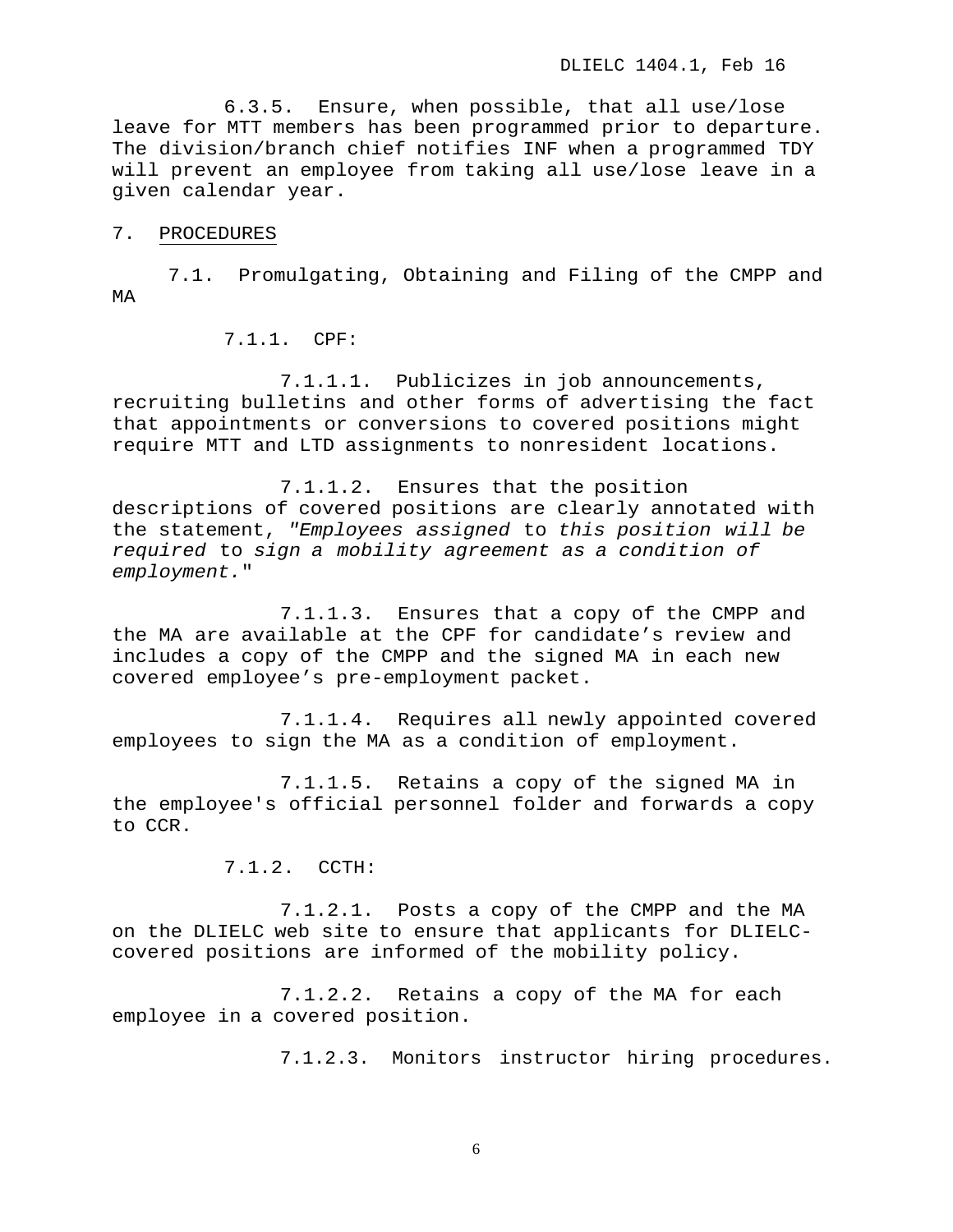7.1.2.4. Requires employees newly promoted to covered positions, who have not signed an MA, to sign the MA as a condition of promotion to a covered position.

7.1.2.5. Retains a copy of the MA of employees promoted to a covered position and sends the original to CPF for inclusion in the employee's official personnel folder.

7.2. Filling Nonresident Vacancies by Lateral Reassignment

7.2.1. INF:

7.2.1.1. Solicits volunteer letters for upcoming nonresident assignments. Solicitations include the beginning and ending dates of the assignment; a statement of the mission to be performed; desired/required professional qualifications and experience; and significant information pertinent to living and working conditions.

7.2.1.2. Requests that first and second-level supervisors endorse each volunteer letter with "recommended," "highly recommended," or " not recommended" and provides a justification for the level of recommendation.

7.2.1.3. Requests that if they feel the selection of an employee for a nonresident service position would have a negative impact on their division's ability to perform its mission, submit an impact statement along with their recommendations.

7.2.1.4. Tentatively selects a primary and an alternate for each vacant position after considering each candidate's qualifications, quality and types of experience, supervisory recommendations and comments and most recent appraisal.

7.2.1.5. Forwards a selection package for the approval of CC. This package contains a list of the volunteers, a copy of the letter soliciting volunteers, supervisory recommendations and comments, INF recommendations for the primary and alternate selectees, and the rationale for these recommendations.

7.3. Filling Nonresident Vacancies by Temporary Promotion: If there are no qualified lateral volunteers to meet the primary and alternate candidate requirements, INF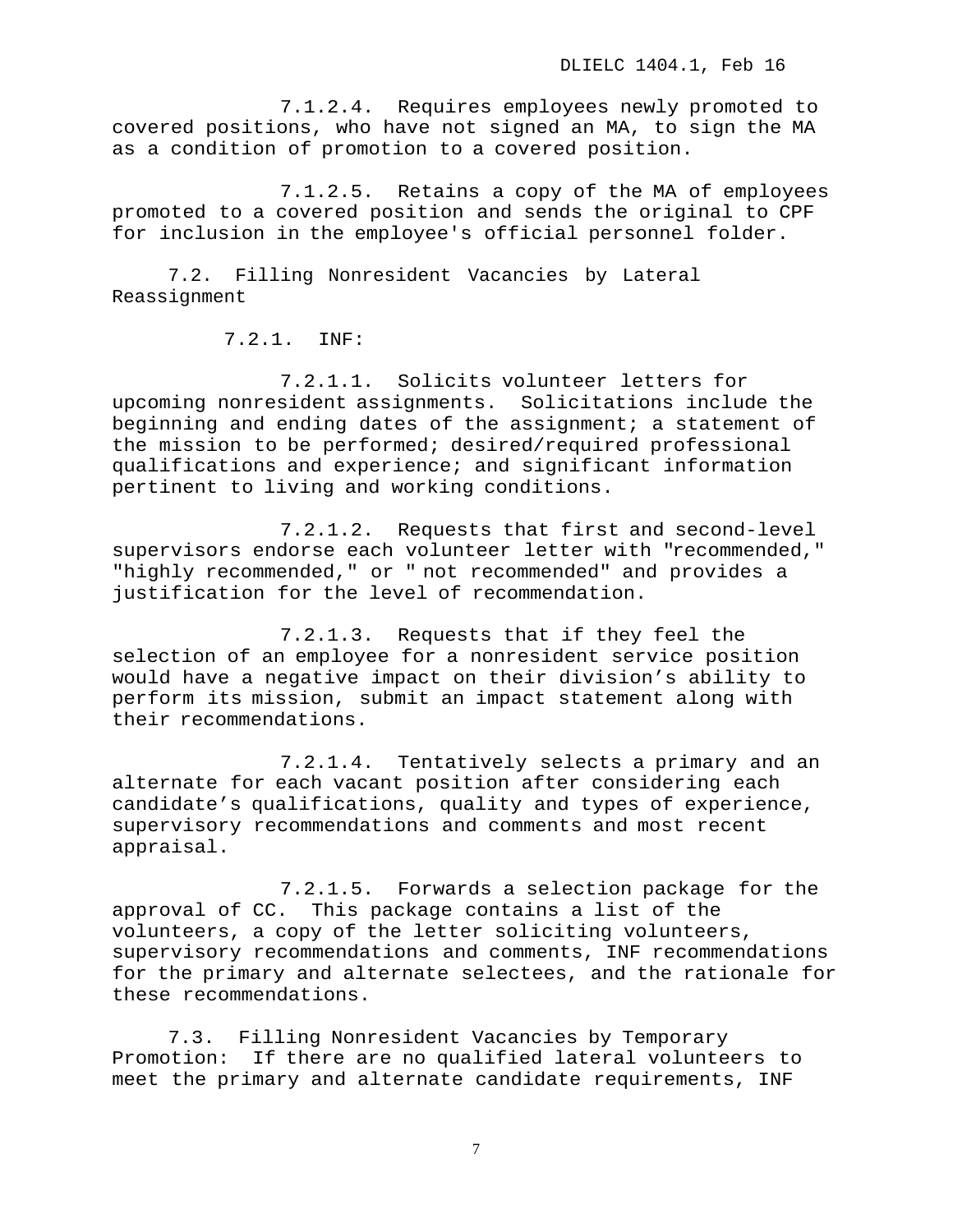will recommend to CC that the vacancy be filled by temporary promotion.

7.3.1. Temporary Promotion of 120 or Fewer Days: If the duration of vacancies is 120 or fewer days, they are filled by either a noncompetitive or competitive temporary promotion, depending on the circumstances peculiar to the position. Temporary promotions of more than 90 days must be<br>cleared through the Priority Placement Program (PPP). If cleared through the Priority Placement Program (PPP). filled noncompetitively, INF announces the vacancies and solicits volunteers wishing to be considered for the promotion. If filled competitively, the procedures in the paragraph below are followed.

7.3.2. Temporary Promotion of More than 120 Days: If the duration of vacancies is more than 120 days, INF informs CPF of the prospective vacancies. Once PPP is cleared, CPF notifies Air Force Personnel Center, which posts the vacancy announcements on its web site. Employees wishing to be considered for the promotion follow self-nomination procedures.

7.4. Filling Nonresident Vacancies by Directed Assignment

7.4.1. When in-grade volunteers are not available for nonresident GS-09, GS-11, GS-12, and GS-13 positions, INF will solicit promotion-eligible volunteers. When no volunteers are available to fill LTD/MTT positions, the following procedures will be utilized to select employees for directed assignment.

7.4.2. Selection for directed assignment will be made in accordance with the DLIELC CMPP and references (b) and (f).

7.4.3. DLIELC first-level supervisors will be responsible for evaluating candidates' qualifications, either recommending or not recommending an individual for a particular assignment.

7.4.4. In order to be eligible for a directed assignment, employees must:

7.4.4.1. Have completed a minimum of one year of employment with DLIELC.

7.4.4.2. Have a Secret Clearance.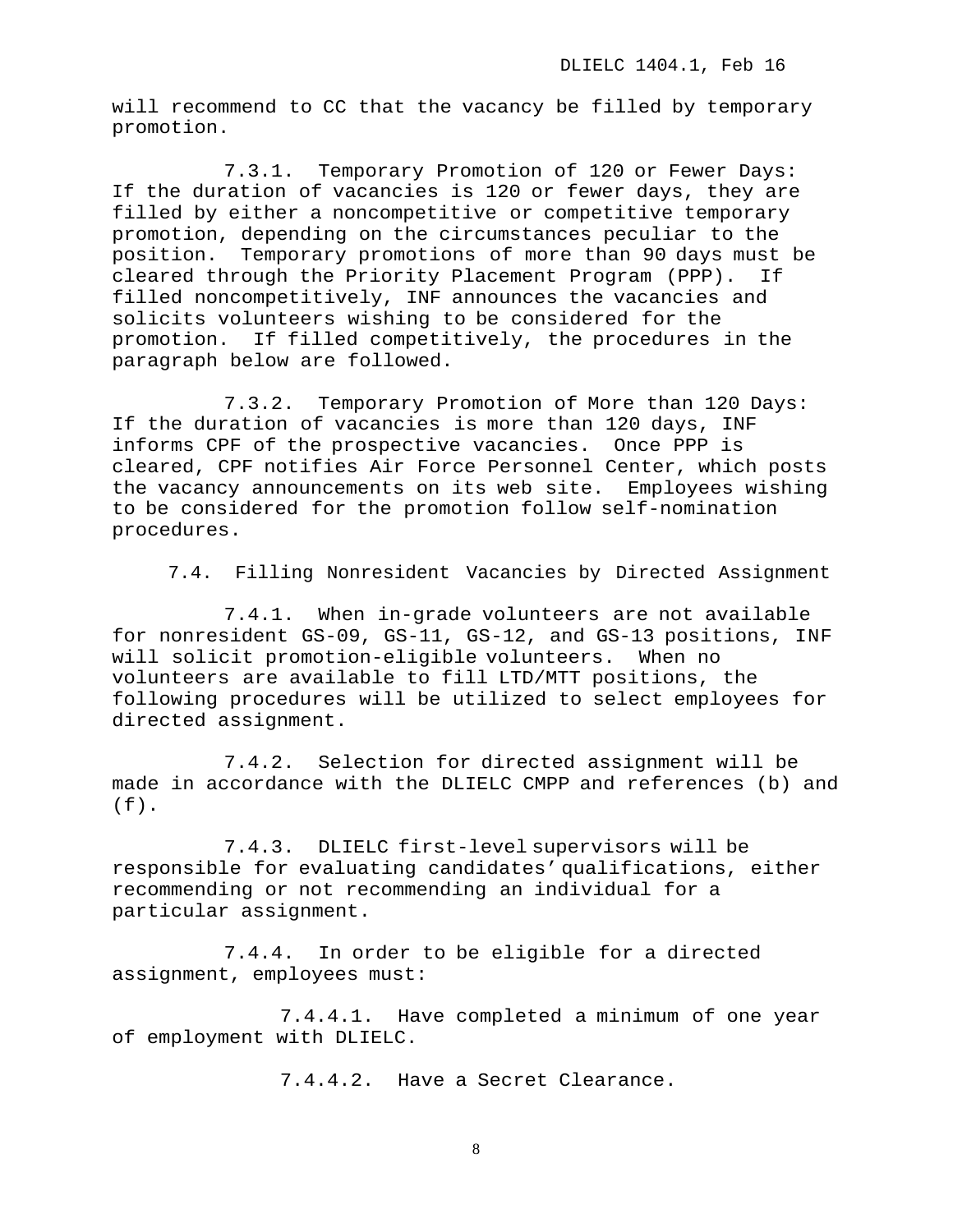7.4.4.3. Not be currently assigned to a mission essential project or Special assignment for which task failure would result from a directed assignment (determined by the current supervisor and approved by CC). The duration of mission essential exemptions normally does not exceed one year.

7.4.4.4. Meet any selective placement factors for the particular assignment. Selective placement factors include any specialized experience requirements such as curriculum development experience.

7.4.5. Employees who have completed a nonresident tour (minimum of 90 continuous days) within the previous 36<br>months will be excluded from the selection process. If months will be excluded from the selection process. through no fault of their own, employees on a 90-day tour do not complete the full tour, but do complete a minimum of 75 days, they will be credited with having completed a 90-day tour. The 36-month tour completion date will be calculated using their date of return from the last tour subtracted from the scheduled date of departure for the upcoming tour.

7.4.6. Employees who meet the criteria identified in paragraph 7.4.4. above, will be ranked according to two criteria as follows:

7.4.6.1. The first criterion will be to rank employees according to their length of DLIELC nonresident experience. A minimum of the top 30 ranked employees will be assigned to a Nonresident Experience Category (NEC) according to the following guidelines:

7.4.6.1.1. NEC 1: Employees who have accrued less than 90 consecutive days of nonresident service.

7.4.6.1.2. NEC 2: Employees who have accrued 90 days consecutive and up to 365 days total nonresident service.

7.4.6.1.3. NEC 3: Employees who have accrued between one and two years of total nonresident service.

7.4.6.1.4. NEC 4: Employees who have accrued more than two years of total nonresident service.

7.4.6.2. The second criterion will be the DLIELC Total Service Date (TSD). For most employees, the TSD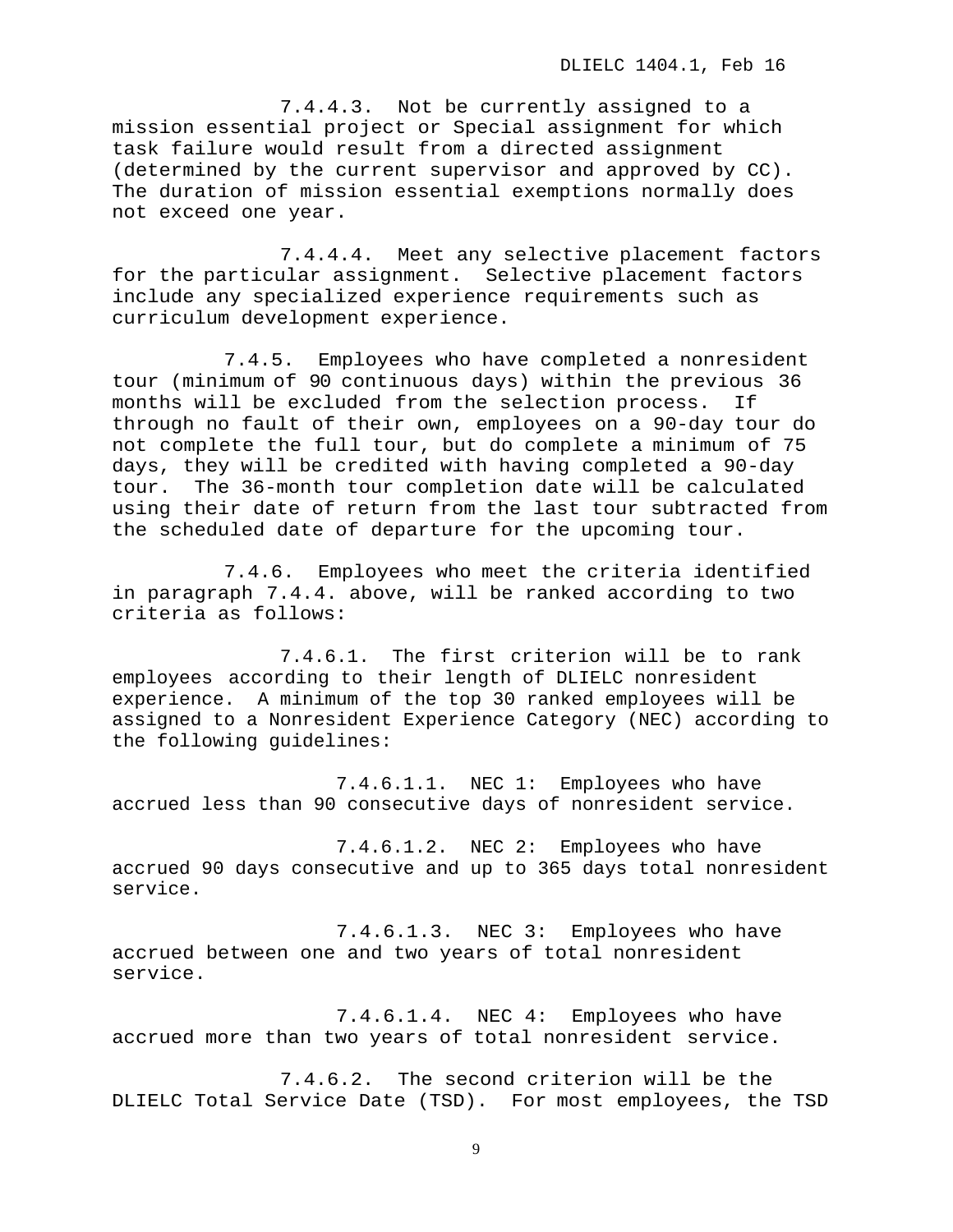will be their current (and only) entry on duty date with<br>DLIELC. For employees who have two or more separate per For employees who have two or more separate periods of employment with DLIELC, their TSD will be calculated based on total service with DLIELC. Previous dates of employment with DLIELC will be subtracted from their current entry-onduty date to calculate their TSD.

7.4.6.3. Based on the final ranking of the combined NEC and TSD processes, the employee who has the lowest NEC category (1 being the lowest) and the highest TSD (longest amount of time with DLIELC) will be selected for directed assignment to meet a current LTD/MTT tasking.

7.5. Prior to notification of selection, the first level supervisor will be informed of the tentative selectee and will be asked to either recommend or not recommend the individual for the particular assignment. CC will consider the recommendation and make final approval.

7.6. The selected employee will be scheduled for the<br>priate overseas assignment physical examination. Upon appropriate overseas assignment physical examination. successful completion of the required examination, the employee will be further processed for the assignment. Should the employee fail the examination, the examining physician will be asked to advise if the physical limitations are temporary or permanent. Appropriate follow-on action will be taken in accordance with paragraph 7.7.3. below.

7.7. Exemptions from Nonresident Service

7.7.1. Employees selected for a directed assignment may request an exemption, based on personal hardship or medical problems, by submitting a written - request to CC through their chain of supervision. If approved, an exemption will be limited to a specific duration. Ordinarily, CC does not grant exemptions which exceed 12 months in duration. Normally employees subject to the CMPP can't be granted a permanent exemption and must take necessary action in order to be available for future directed or voluntary assignments to fulfill LTD/MTT requirements.

7.7.2. CC may grant a permanent exemption from directed assignments to employees in NEC 2 or higher who have accumulated 15 years of DLIELC service and who demonstrate that they have a physical condition or personal circumstance that would prevent their deployment for nonresident service. CC may require the exempted employee to submit periodic evidence to demonstrate that the physical condition or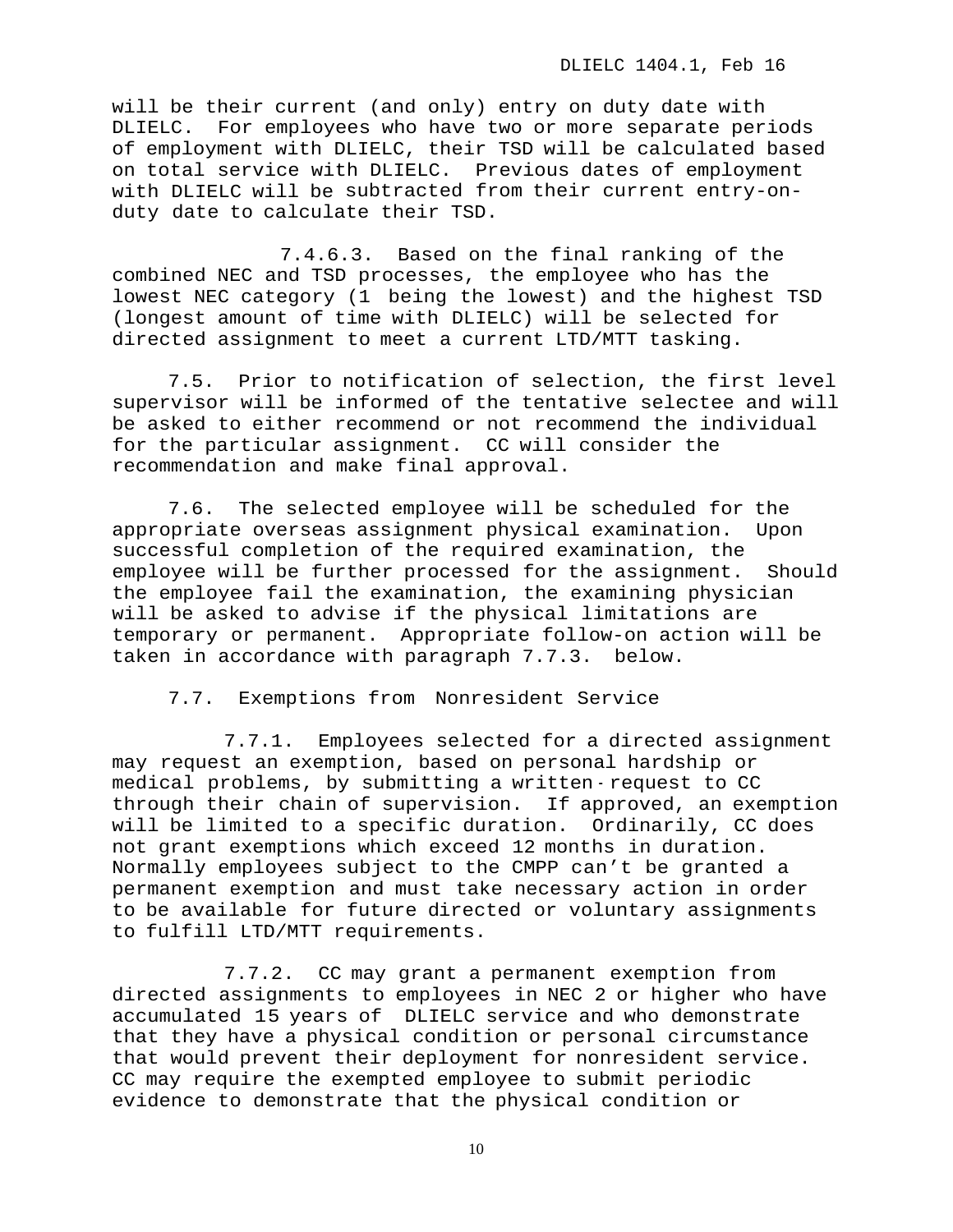personal circumstance continues. If there is a change in the physical or personal circumstance, CC may withdraw the exemption.

7.7.3. With the exception of those employees granted an exemption IAW the provisions of paragraph 7.7.2. above, covered employees no longer able to fulfill the mobility requirements of their position for valid medical or personal reasons may be laterally reassigned or demoted to a non-covered position. If DLIELC, working with CPF, cannot effect such a reassignment or demotion, or if the employee refuses to accept the reassignment or demotion, the employee may be separated from the federal service.

7.7.4. Employees with disabling medical conditions may be placed, if eligible, through the Physically Restricted<br>Program. If the employee cannot be placed within a reasonable If the employee cannot be placed within a reasonable period of time, or is ineligible to retire, the employee may be separated from the federal service.

7.7.5. If it is clear that a personal hardship situation has become permanent and efforts to place the employee have been unsuccessful, the employee may be separated from the federal service.

7.7.6. Employees who are separated from federal service for failure to comply with a mobility requirement are not eligible for the discontinued service retirement option.

7.7.7. Employees who refuse to accept an assignment IAW the provisions of this plan may be separated from federal service.

7.7.8. Extension of Nonresident Service: CC will consider requests for an extension of nonresident service on a case by case basis and is the final approving authority for extensions.

## 8. SUMMARY OF REVISIONS

The purpose of this revision is to update references.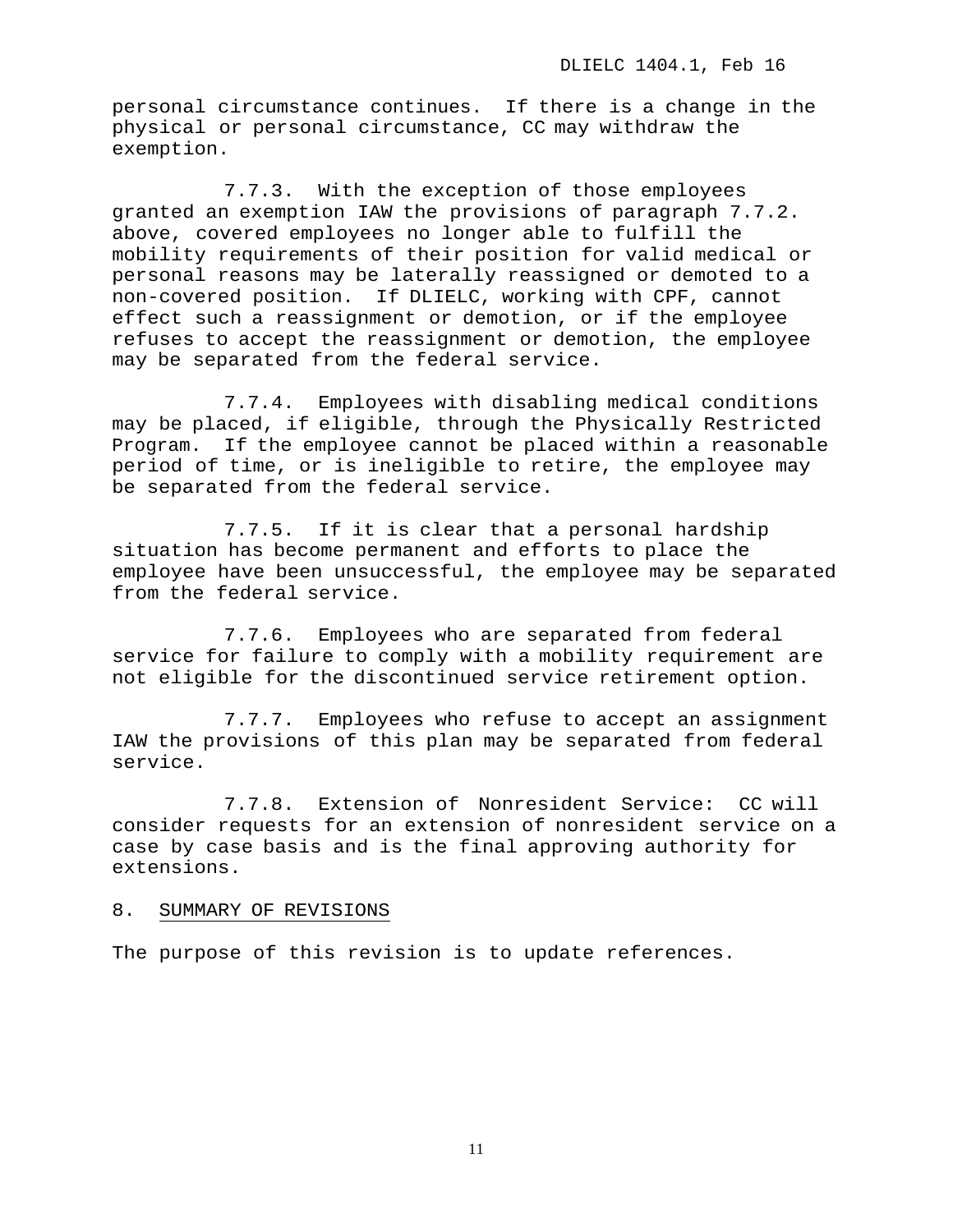# 9. EFFECTIVE DATE

This instruction is effective immediately.

JEFFREY T. COOPER, Colonel, USAF Commandant

Enclosure Mobility Agreement